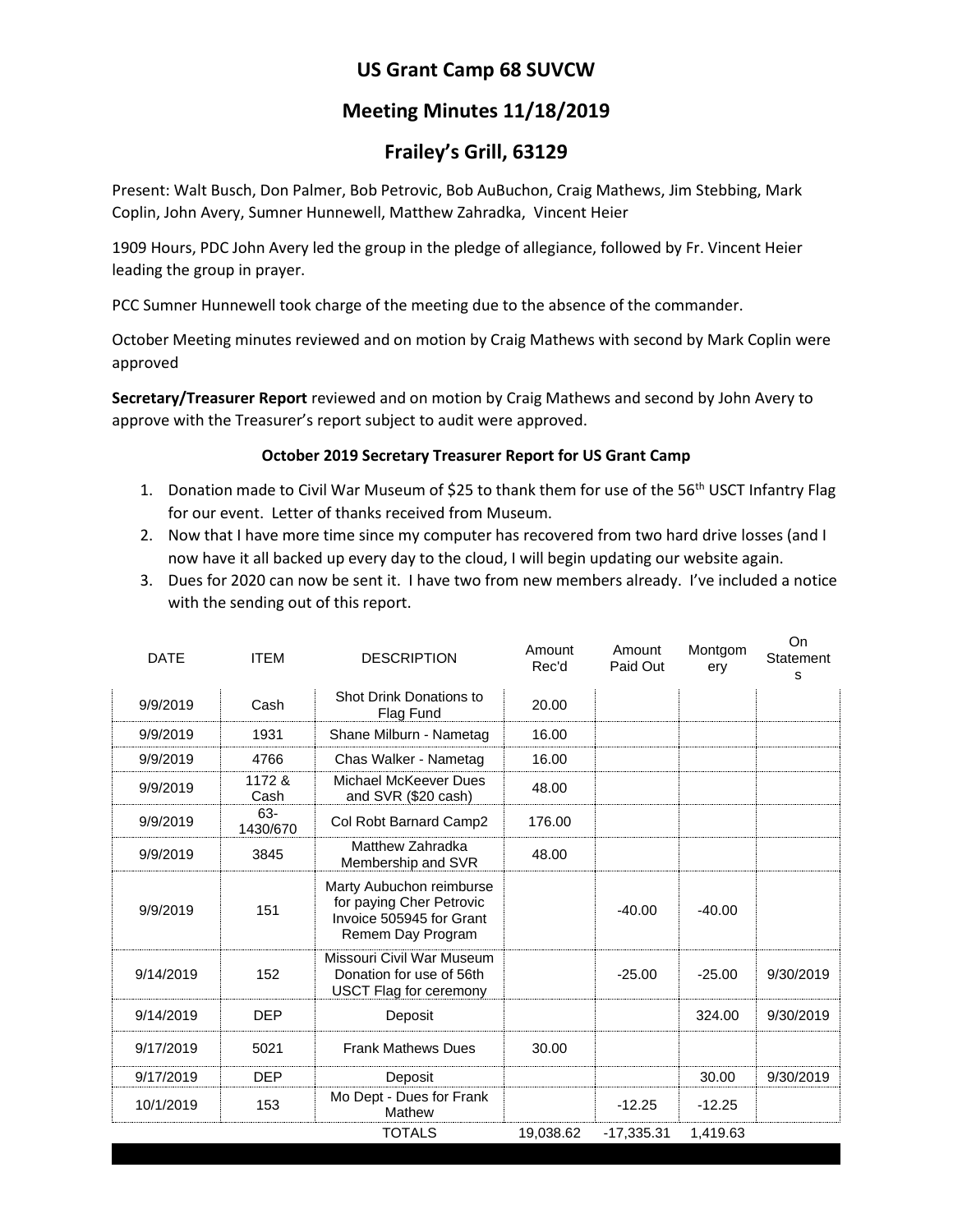| <b>Committed</b><br><b>Funds</b>   |          | <b>Committed Funds</b>   | \$357.76       |  |
|------------------------------------|----------|--------------------------|----------------|--|
| <b>Sherman</b><br><b>Flag Fund</b> | 98.00    | <b>Uncommitted Funds</b> | \$1,061.8      |  |
| Equipment<br><b>Fund</b>           | 112.25   | <b>Total in Checking</b> | \$1,419.6<br>3 |  |
| <b>SVR Fund</b>                    | \$147.51 | <b>Undeposited Funds</b> |                |  |
| <b>TOTAL</b>                       | \$357.76 | Total                    | \$1,419.6      |  |

Secretary Busch added that he recently sent the DUVCW Julia Dent Tent a letter suggesting that they jointly hold the four ceremonies we hold each year with us. Walt reported that so far he has heard positively from two members and they will present it to the group.

Secretary Busch also reports the passing of Brother Donald Alwine back on May 8 due to age and cancer. Fr. Heier will check with Seven Holy Founders (his church) to see if there was a place he wanted gifts donated to. [Fr. Heier reports that gifts to the church itself appreciated]

Secretary Busch also reports that Maggie Grothe gave us the Sherman Flag and a picture of Sherman to use at Sherman events. [Later research by Walt proves flag was owned by Sherman Camp and the department is being asked permission to permanently hold the property].

#### **No Commander Report**

**Senior Vice Commander Report –** Attended Sherman Ceremony

**Junior Vice Commander Report:** Bob AuBuchon reports was at Sherman Ceremony; Nov 1 School day at Nancy Kentucky about Battle of Mill Springs; Nov 4 attended Military Historians Meeting at JB (They may change their meeting date so that we can attend); Nov. 9 Attended St Louis Veteran's Day Parade

**Department Update:** Bob & Don attended, no particular information.

#### **BUSINESS**

**Comments on Sherman Ceremony**: Walt made several comments about us trying to rush trough the ceremony, not having singing in the ceremony. We also should have offered guests from the Allied Orders a minute to speak to the group.

**Christmas Party/Meeting** -- Dec 4 6:30 PM – Greenbriar Country Club. Dinner off Menu. Speaker Robert Laven on his new book about General Phil Kearney.

**Placing bricks around General Sherman Flagpole.** John Avery to check with Cemetery to see if we can do it. Fundraiser for Flagpole Fund.

**January Officer's Meeting**. Regular Camp meeting to be held. May have January Officer's Meeting. Bob Amsler to announce to officers later. Walt Busch offered house for meeting.

#### **Election**. Current Nominees

Bob Amsler for Commander; Sumner Hunnewell for SVC; Craig Mathews for JVC; Councils: Martin Aubuchon, Bob Petrovic and Jim Stebbings. Secretary/Treasurer Walt Busch since no one else is wiling to take it. Since Commander Amsler not here, we elected all other officers except commander. Commander to be elected at December meeting. So still time to run for commander. John Avery made the motion that secretary to cast one vote for slate. Seconded by Don Palmer. Done.

**Good of the Order:** February 26 7pm – St. Louis County Main Library to hold talk by Fergus Bordeloich on "*How Congress (Not Lincoln) Helped Win the Civil War."*